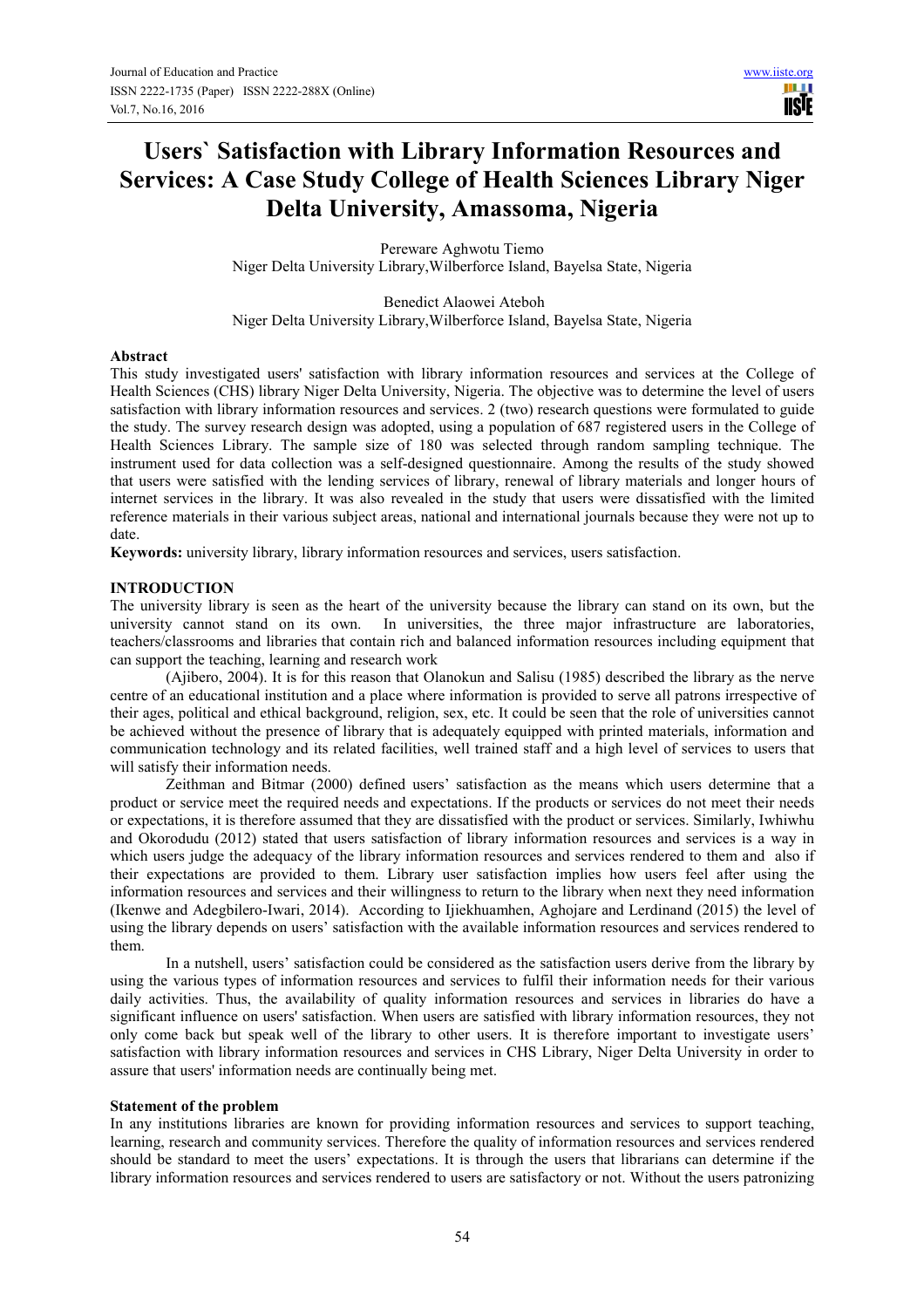the library information resources and services it will look like a warehouse.

Therefore, investigating users` satisfaction with library information resources and services will determine the level of satisfaction of library resources and services for future developments. It is in the light of the above that the researchers wish to answer the question; are users of CHS library, Niger Delta University satisfied with the information resources and services render to them?

#### **Purpose of the study**

The general purpose of this study is to determine users' satisfaction with information resources and services in CHS library, Niger Delta University. The specific purposes of the study are:

- 1. To examine users' satisfaction with library information resources in CHS library, Niger Delta University.
- 2. To determine users' satisfaction with library services in CHS library, Niger Delta University.

#### **Research questions**

The following research questions were formulated to guide the study.

- 1. What is the level of users' satisfaction with library information resources in CHS library, Niger Delta University?
- 2. What is the level of users' satisfaction with library services in CHS library, Niger Delta University?

# **REVIEW OF RELATED LITERATURE**

The essence of libraries is to satisfy the needs of its users by providing information resources and services that meet the university programmes curriculum. According to Igben (1993) a library is most functional if the services provided correspond closely with the information needs of its users. Edem and Edem (2002) conducted a study on level of utilization of reference information resources in the University of Calabar Library. Two hundred and fifty (250) respondents returned usable questionnaires. The findings showed that  $127(50.80\%)$ respondents were satisfied with the quality of reference information sources services, but 73(29.20%) respondents were neutral in assessing their level of satisfaction. With this result, it could be said that the library users were satisfied with the reference information services provided in the University of Calabar

In the same vein, a study on user satisfaction with library information resources and services in Nigeria Agricultural Research Institutes was conducted by Ezeala and Yusuff (2011) the finding shows that users were dissatisfied with the library orientation, photocopying services, bindery services, inter library loan services, weekend library services, electronic library information resources and internet services. It was also found that users were satisfied with duration of loan services, opening hours of library, the lighting system of the library and the number of computers available. It could be said that the reasons why users might be dissatisfied with inter-library loan services is that most libraries are not willing to engage in inter-library loan because the information resources they have are not sufficient for their users.

Oyelekan and Iyortsuun (2011) conducted a study on evaluative study of reader services in University of Agriculture library, Makurdi. The study revealed that users were satisfied with lending services, reserve materials services and bindery services. The study also showed that inter library loan, current awareness, library orientation and photocopying services were not suitable to them.

Saika and Gohain (2013) conducted a study on user's satisfaction on Library Resources and Services in Tezpur University (India). The finding shows that majority 71 (44.65%) of the respondent were satisfied with the text books, 63 (39.62%) of the respondent were highly satisfied with the online database resources and 63 (39.62%) of the respondent were also satisfied with the regular supply of newspapers/magazine. The finding also revealed that majority of the respondents were satisfied with the electronic information services, library orientation programme to fresher, current awareness services, reservation of library resources to users, reprographic services. It was however, discovered that users were dissatisfied with the mobile alert services.

Ogbuiyi and Okpe (2013) evaluated the use of library materials and services in private universities in Nigeria. Among the objectives of the study was to investigate the degree of users satisfaction in the library materials and perception of services. The study shows that 60% of the respondents agreed that the textbooks were adequate, 72% of the respondents agreed that the supply of newspaper in the library was regular and 59.9 % respondents accepted that the reference services was perfect.

An evaluation of user satisfaction with library services at the University of Limpopo, South African, was conducted by Motiang, Wallis and Korodia (2014) the study shows that the level of user satisfaction of library opening hours, library registration, duration of loan services and available resources such as books and journals, was generally high. It was discovered that access to electronic resource databases and quality of photocopy services was also high. It can be seen from this study that there is need to provide high quality services to library users. This encourages users to use the library for their information needs.

Ikenwe and Adegbilero-Iwari (2014) investigated utilisation and user satisfaction of public library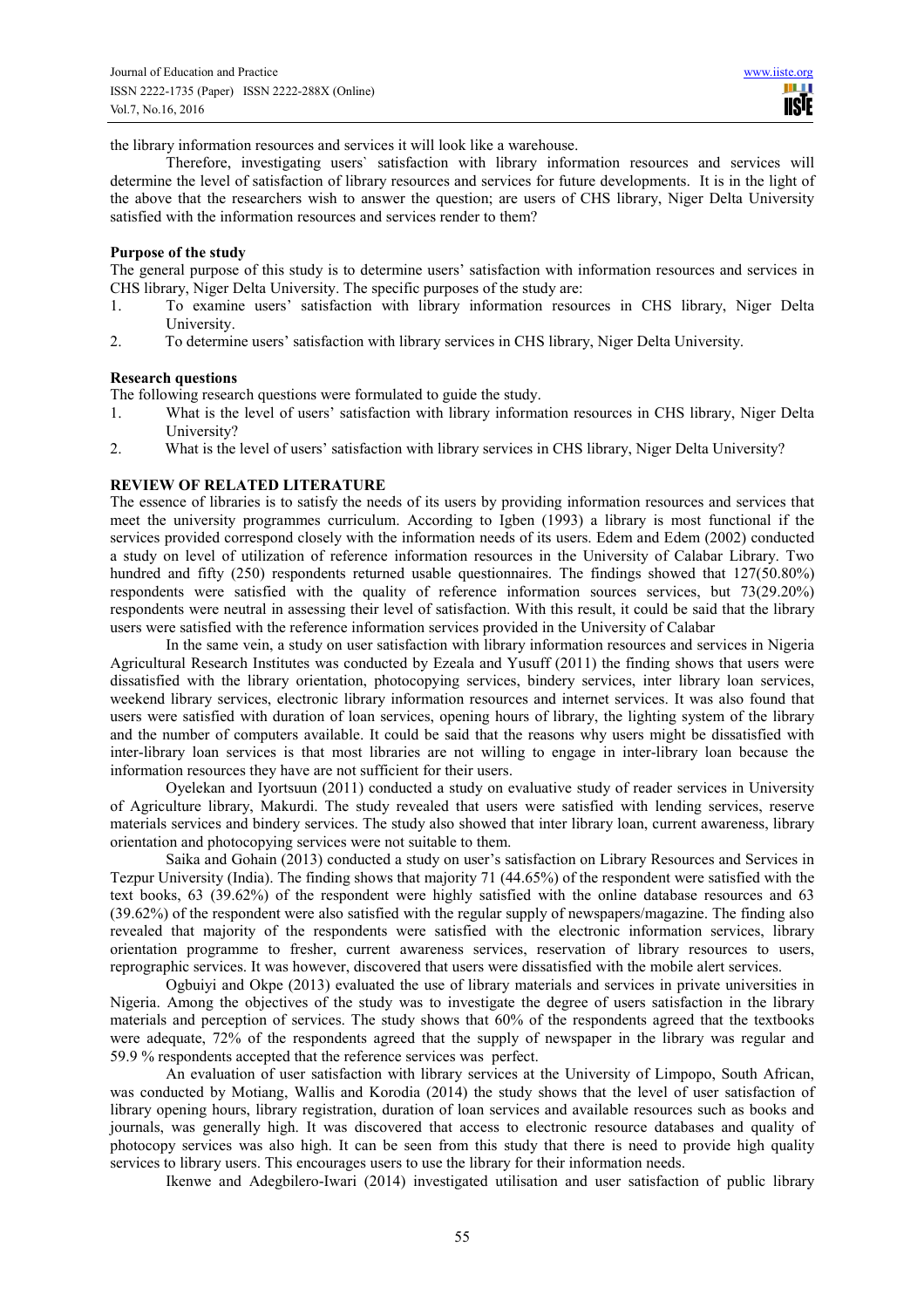services in South West, Nigeria in the 21<sup>st</sup> century. Among the objectives of the study was to determine if users were satisfied with the library services. The showed that users were satisfied with lending services, user's education and current awareness services, while they expressed dissatisfaction with internet services and photocopying of materials in the library.

Users satisfaction with academic library performance was conducted by Ijiekhuamhen, Aghojare and Ferdinand (2015) the study revealed that users were satisfied with the photocopying and scanning services, current books on shelves, access to electronic information resources such as books and journals, complete relevant journals, friendly users card catalogue to locate resources, longer hours to locate resource via the internet and the opening hours were suitable.

 Ikolo (2015) examined user's satisfaction with library services: a case study of Delta State University Library. It was discovered that library users were not satisfied with reference services, inter-library loan services, electronic database services, photocopying services, bindery services, weekend library services, book lending services, CD- ROM services and indexing and abstracting services. It was also seen that library users were not satisfied with the existing textbooks available on shelves, internet services, newspapers/ magazines, journals and the inability to borrow books from the library. But they were satisfied with working hours of the library, thesis/ dissertation services.

 Despite the availability of studies on users satisfaction with library resources and services in university libraries. However, no study was found to have been conducted on user's satisfaction with library resources and services in the College of Health Sciences Library, Niger Delta University. It is in the light of the above that this study tends to fill this gap in knowledge.

# **Methodology**

The research design adopted for this study was survey research design. Odimegu-Ike (2014) stated that survey research seeks to document and describe a situation, what exist or the present state of existence at the time of investigation. The population of this study consists of 687 registered undergraduate library users in the College of Health Sciences in 2014/2015 academic season. Out of the 687 registered undergraduate library users, a sample size of 180 users was used. A self-structured questionnaire titled: Users Satisfaction with Information Resources and Services in College of Health Sciences Library, Niger Delta University was developed in gathering data from respondents. Four Likert like scale technique of highly satisfied, highly dissatisfied and dissatisfied was used. Data gathered were analyzed using mean and standard deviation.

# **Discussion of Findings.**

Out of the 180 copies of the questionnaire distributed 160 (88.9%) was retrieved, comprising of 110 (68.75%) male and 50 (31.25%) female users in CHS library, Niger Delta University.

**Research Question 1.** What is the level of users' satisfaction with library information resources in CHS library, Niger Delta University?

|                  | S/N Satisfaction with library resources      | <b>Highly</b>    | <b>Satisfied</b> | <b>Dissatisfied</b> | <b>Highly</b>       | Mean |
|------------------|----------------------------------------------|------------------|------------------|---------------------|---------------------|------|
|                  |                                              | <b>Satisfied</b> |                  |                     | <b>Dissatisfied</b> |      |
|                  | Library bulletin and newsletters             |                  |                  | 76                  | 84                  | 1.47 |
| 2.               | National and international journals          | 24               | 20               | 53                  | 63                  | 2.04 |
| 3.               | Books on the shelves.                        | 16               | 23               | 45                  | 76                  | 1.87 |
| $\overline{4}$ . | Comprehensive online databases resources in  |                  |                  | 63                  | 97                  | 1.39 |
|                  | my subject areas.                            |                  |                  |                     |                     |      |
| 5.               | Comprehensive project and thesis collection. |                  |                  | 91                  | 69                  | 1.57 |
| 6 <sub>1</sub>   | Comprehensive electronic resources such as   |                  |                  | 82                  | 78                  | 1.51 |
|                  | CD ROM <sub>s</sub>                          |                  |                  |                     |                     |      |
| 7.               | Reference materials in my subject areas.     | 25               | 21               | 56                  | 58                  | 2.08 |
| 8.               | Newspapers in the serial section.            | 45               | 23               | 65                  | 27                  | 2.54 |
| 9.               | Numbers of computers in the library for      | 23               | 26               | 70                  | 41                  | 2.19 |
|                  | users to source information.                 |                  |                  |                     |                     |      |
| 10               | Regular subscription of online databases.    |                  |                  | 67                  | 93                  | 1.42 |

**Table 1.** Analysis of Mean of Level of Users` Satisfaction with Library Information Resources in CHS Library, Niger Delta University.

Table 1 shows that respondents with a mean score of 2.54 respondents accepted that they were highly dissatisfied with the newspapers services in the serial section. A mean score of 2.19 respondents agreed that they were dissatisfied with the number of available computers in the library for users to source online information. A mean core of 2.08 respondents accepted that the reference materials in their subject areas were not up to date. It was also seen that a mean score of 2.04 respondents accepted that they were dissatisfied with the national and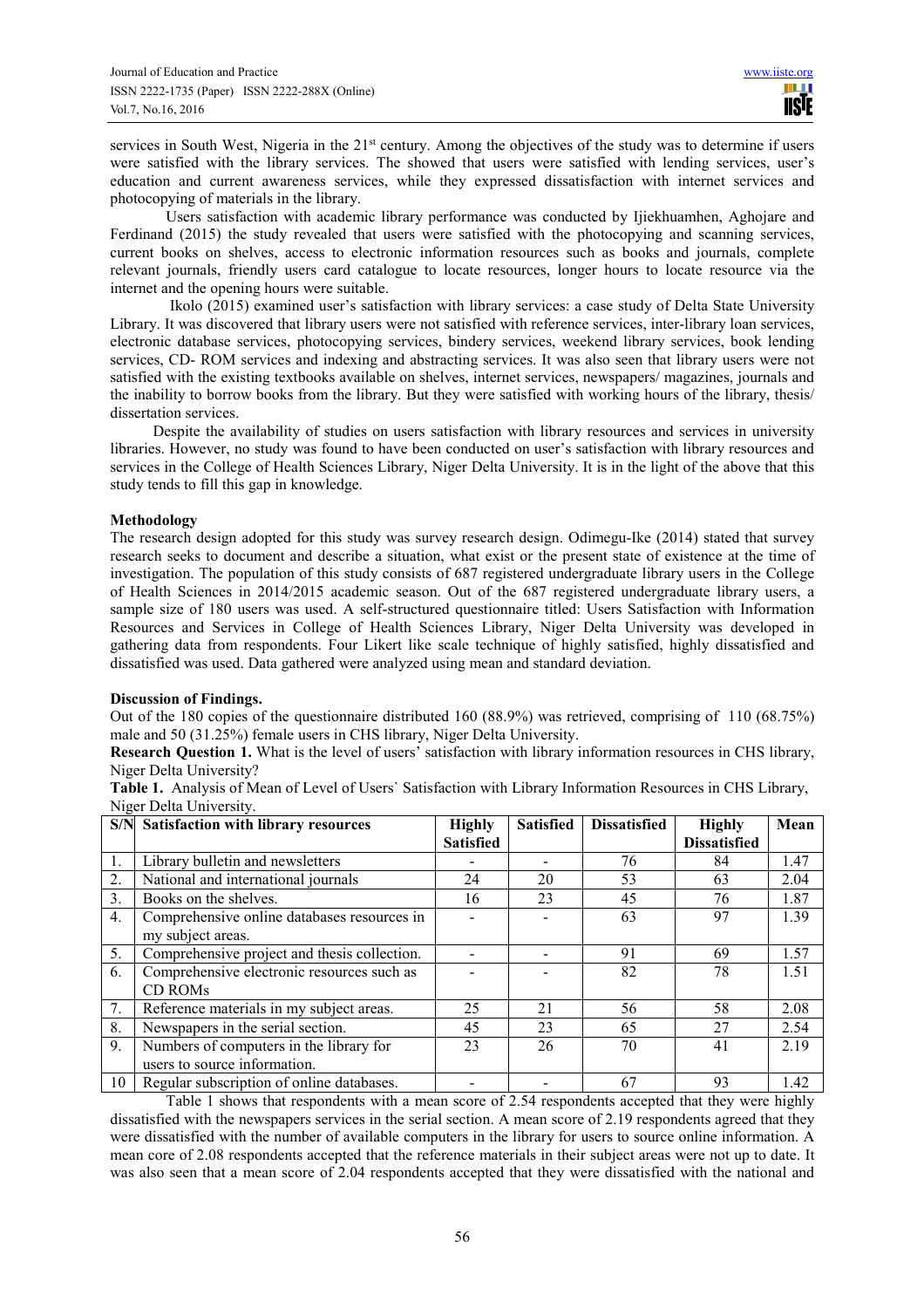international journals because they were not up to date.

It could be seen from the table that respondents with a mean score of 1.87 respondents accepted that they were highly dissatisfied with the books on the shelves, this finding contrast Ogbuiyi and Okpe (2013) findings that majority of the respondents used for their study accepted that there were adequate text books in the private universities library that were used for their study. Respondents with mean score of 1.57 accepted that they were dissatisfied with project and thesis collection resources in the library. Respondents with mean score of 1.51 did agree to the fact that electronic resources such as CD ROMs were not comprehensive. In support of this finding was the study by Ikolo (2015) that library users in Delta State University were dissatisfied with CD ROMs services provided. Respondents with mean score of 1.47 accepted that they were highly dissatisfied with the library bulletin and newsletters. Respondents with mean score of 1.42 accepted that the subscription of online databases were not regular and were inadequate online databases resources in subject areas had mean score of 1.39 respondents that agreed to this fact. This finding is not in agreement with the study by Saika and Gohain (2013) on user's satisfaction on library resources and services in Tezpur University, India, which showed that users were satisfied with electronic databases information services provided.

**Research Question 2.** What is the level of users' satisfaction with library services in CHS library, Niger Delta University?

|            | Table 2. Analysis of Mean of Level of Users' Satisfaction with Library Services in CHS Library, Niger Delta |  |  |
|------------|-------------------------------------------------------------------------------------------------------------|--|--|
| University |                                                                                                             |  |  |

| S/N              | <b>Satisfaction with Library Services</b>                       | <b>Highly</b>            | <b>Satisfied</b>             | <b>Dissatisfied</b> | <b>Highly</b>       | Mean |
|------------------|-----------------------------------------------------------------|--------------------------|------------------------------|---------------------|---------------------|------|
|                  |                                                                 | <b>Satisfied</b>         |                              |                     | <b>Dissatisfied</b> |      |
| 1.               | Opening hours of the library.                                   | 74                       | 42                           | 34                  | 10                  | 3.13 |
| $\overline{2}$ . | Operate an enquiry/reference service.                           | 15                       | 21                           | 52                  | 72                  | 1.87 |
| $\overline{3}$ . | Photocopying services.                                          | 6                        | $\overline{4}$               | 68                  | 82                  | 1.59 |
| $\overline{4}$ . | Inter-library loan service.                                     | $\overline{\phantom{0}}$ | $\overline{\phantom{0}}$     | 67                  | 93                  | 1.42 |
| 5.               | Library orientation services.                                   |                          | -                            | 87                  | 73                  | 1.45 |
| $\overline{6}$ . | Lending services of the library.                                | 89                       | 61                           | $\overline{7}$      | $\mathfrak{Z}$      | 3.47 |
| 7.               | Downloading and printing of Online<br>resources services.       | 45                       | 67                           | 23                  | 25                  | 2.82 |
| 8.               | Full access to subscribe database resources.                    | $\blacksquare$           | $\blacksquare$               | 98                  | 62                  | 1.61 |
| 9.               | Projectors lending services.                                    | 33                       | 12                           | 50                  | 65                  | 2.08 |
| 10.              | Laptops lending services.                                       | $\blacksquare$           | $\qquad \qquad \blacksquare$ | 89                  | 71                  | 1.56 |
| 11.              | Notification of conferences, seminars and<br>workshop services. |                          |                              | 69                  | 91                  | 1.43 |
| 12.              | Notification of new arrival of library<br>materials.            | $\blacksquare$           | $\overline{a}$               | 72                  | 88                  | 1.45 |
| 13.              | Renewal of library materials.                                   | 67                       | 88                           | $\overline{3}$      | $\overline{2}$      | 3.38 |
| 14.              | Bindery services.                                               | $\frac{1}{2}$            | $\overline{\phantom{0}}$     | $\overline{70}$     | 90                  | 1.44 |
| 15.              | Computer literacy skill services.                               | $\overline{a}$           | -                            | 50                  | 110                 | 1.31 |
| 16.              | Current awareness services.                                     | $\overline{a}$           | -                            | 76                  | 84                  | 1.47 |
| 17.              | Document delivery services.                                     | $\blacksquare$           | -                            | 88                  | 72                  | 1.55 |
| 18.              | Weekend library services.                                       | $\blacksquare$           |                              | 74                  | 86                  | 1.46 |
| 19.              | Longer hours of internet services in the<br>library.            | 89                       | 50                           | 13                  | 8                   | 3.37 |
| 20.              | Library catalogue is user friendly.                             | $\overline{a}$           |                              | 97                  | 63                  | 1.61 |

Looking at table 2 it could be seen that mean score of 3.47 respondents were highly satisfied with the lending services of the library. This finding is not in line with Ikolo (2015) who found out in Delta State University library that users were dissatisfied with the lending services because they cannot borrow books from the library to use. Renewal of library materials was rated with a mean score of 3.38 respondents. Longer hours of internet services in the library had a mean score of 3.37 respondents. The opening hours of the library was rated by the responded to be highly satisfied with mean score of 3.13 respondents. This confirms the findings of Motiang, Wallis and Korodia (2014) and Ikolo (2015) that library users were satisfied with the library opening hours of their library services. A mean score of 2.82 respondents accepted that they were highly satisfied with down loading and printing of online resource services in the library.

Based on the means score of  $1.89 - 1.31$  respectiv1ely, it could be seen from the table that respondents were dissatisfied with the following library services; operate an enquiry/ reference services, full access to subscribe database resources, library catalogue to locate materials, document delivery services, current awareness services, weekend library services, notification of new arrival of library materials, library orientation, bindery services, inter library loan and computer literacy skills services.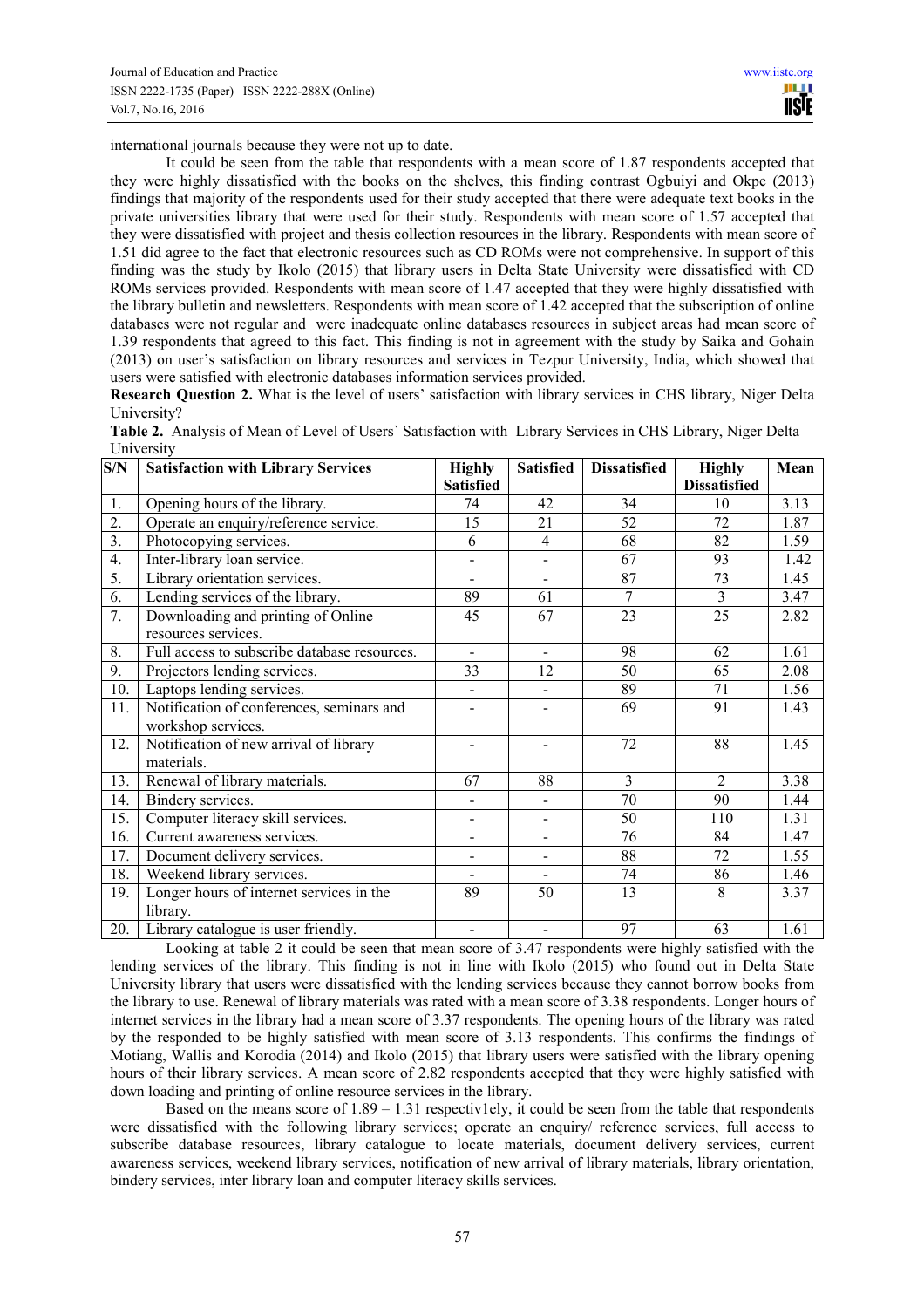# **Summary of the Findings.**

The major findings of this study conducted on users' satisfaction with library information resources and services: a study of College of Health Sciences Library, Niger Delta University can be summarized as follows:

That library users were dissatisfied with the following library information resources: reference materials in their subject areas were not up to date, national and international journals because they were also not up to date, inadequate books on the shelves, adequate project and thesis collection in the library, electronic resources such as CD ROMs were not comprehensive, library bulletin and newsletters, subscription of online databases were not regular and inadequate online data base resources in their different subject areas.

The study also revealed that library users were satisfied with the following library services: Lending services, renewal of library materials, longer hours of internet services in the library, suitable opening hours, downloading and printing of online resource services. It was also seen that library users were dissatisfied with the enquiry/reference services, full access to subscribe database resources, library catalogue to locate materials, document delivery services, current awareness services, weekend library services, notification of new arrival of library materials, library orientation, bindery services, inter library loan, computer literacy skills services, newspapers in the serial section, computers in the library for users to source information.

#### **Conclusion.**

It is interesting to states that users of this study were not totally dissatisfied with the library information resources and services rendered to them. It was also seen from this study that there were lots of deficiencies in library information resources and services in CHS library Niger Delta University. This indicates that there are lot of work to be done in order to improve on the library resources and services rendered to library users.

#### **Recommendations.**

Based on the above findings the following recommendations are made:

1. There is need to train library staff in order to improve on the library services rendered to library users.

2. The library should improve on the bindery services section, computer literacy skill for users, electronic information services and photocopying services this are avenues which the library can use in generating internal funds to develop it resources and services to users.

The parent body should provide adequate funds to the university library to enable the library Funds from agencies such as Tertiary Education Trust Fund (TETFUND) meet for libraries should be used judiciously to develop the library.

4. Levies paid by students such as library and ICT services should be geared toward such purpose only and not deviated to other purposes by the university management.

# **References**

Ajibero, M.I. (2004). Donor support and sustainability: the experience of university libraries. In Proceedings of SCAULWA 2003 conference, Erata Hotel, Accra, Ghana, p.11.

- Edem, U. S. & Edem, N. B. (2002). Organization and utilization of reference resources in the University of Calabar Library. *African Journal of Education and Information Management,* 4(1), 95- 101.
- Ezeala, L. O. & Yusuff, E. O. (2011). User satisfaction with library resources and services in Nigerian agricultural research institutes. *Library Philosophy and Practice.*
- Igben, M. J. (1993). Students' use of selected services in the Polytechnic Ibadan Library. *Nigeria Library Information Science Review*, 2 (1 & 2), 6-17.
- Ijiekhuamhen, O. P., Aghojare, B. & Ferdinand O. A. (2015). Assess users' satisfaction on academic library performance: a study. *International Journal of Academic Research and Refliction.* 3(5), 66-77.
- Ikenwa, I. J. & Adegbilero- Iwari, I. (2014). Utilization and user satisfaction of public library services in southwest, Nigeria in the 21<sup>st</sup> century: a survey. *International Journal of Library Science*, 3(1), 1-6.
- Ikolo, V. E. (2015). User satisfaction with library services: a case study of Delta State University library. *Int*e*rnational Journal of Information and Communication Technology Education.* 11(2), 80- 89.
- Iwhiwhu, B. E & Okorodudu, P.O. (2012). Public library information resources, facilities and services: User satisfaction with Edo State Central library, Benin City, Nigeria. *Library Philosophy and Practice.*
- Motiang, I. P., Wallis, M & Karodia, A. M. (2014). An evaluation of user satisfaction with library services at the University of Limpopo, Medunsa Campus (Medical University of Southern Africa). *Arabian Journal of Business and Management Review,* 3(11), 41- 58.
- Ntui, A.I. & Utuk, S.G. (2008). *Information resources and services in libraries*. In Lawal O. Nkereuwem E. & Edem, M, Calabar: Glad Tidings press Ltd.
- Odimegu-Ike, F. O. (2014). *Fundamentals of research in social science,* Lagos. Jola's Publishers. P4.
- Ogbuiyi, S. U., & Okpe, I. J. (2013). Evaluation of library materials usage and services in private universities in Nigeria. *Kuwait Chapter of Arabian Journal of Business and Management Review,* 2 (8), 33-41